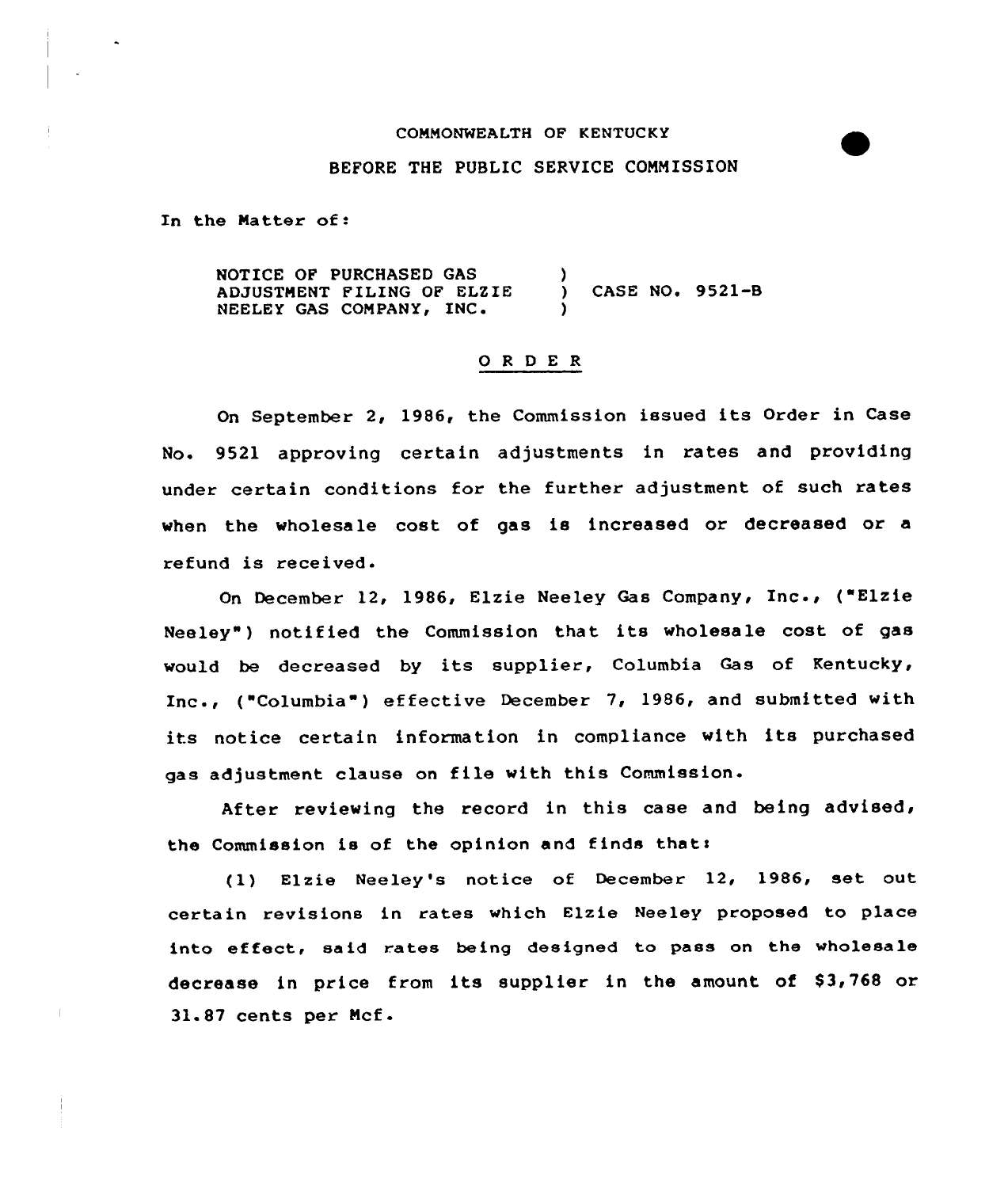(2) Elzie Neeley's wholesale cost of gas was decreased by Columbia effective December 7, 1986.

(3) Elzie Meeley should report to the Commission any excess revenues collected during the period from December 7, 1986, to the date the proposed rates are implemented, along with a plan to refund any excess collections to its customers.

(4) Elzie Neeley's adjustment in rates under the purchased gas adjustment provisions approved by the Commission in its Order in Case No. 9521 dated September 2, 1986, is fair, just and reasonable and in the public interest and should be effective with gas supplied on and after December 7, 1986.

IT IS THEREFORE ORDERED that:

(1) The rates in the Appendix to this Order be and they hereby are authorized effective with gas supplied on and after December '7, 1986.

(2) Within 30 days of this Order Elzie Neeley shall report to the Commission any excess revenues collected during the period from December 7, 1986, to the date the proposed rates are implemented, along with a plan to refund any excess collections.

(3) Within 30 days of the date of this Order Elzie Neeley shall file with this Commission its revised tariffs setting out the rates authorised herein.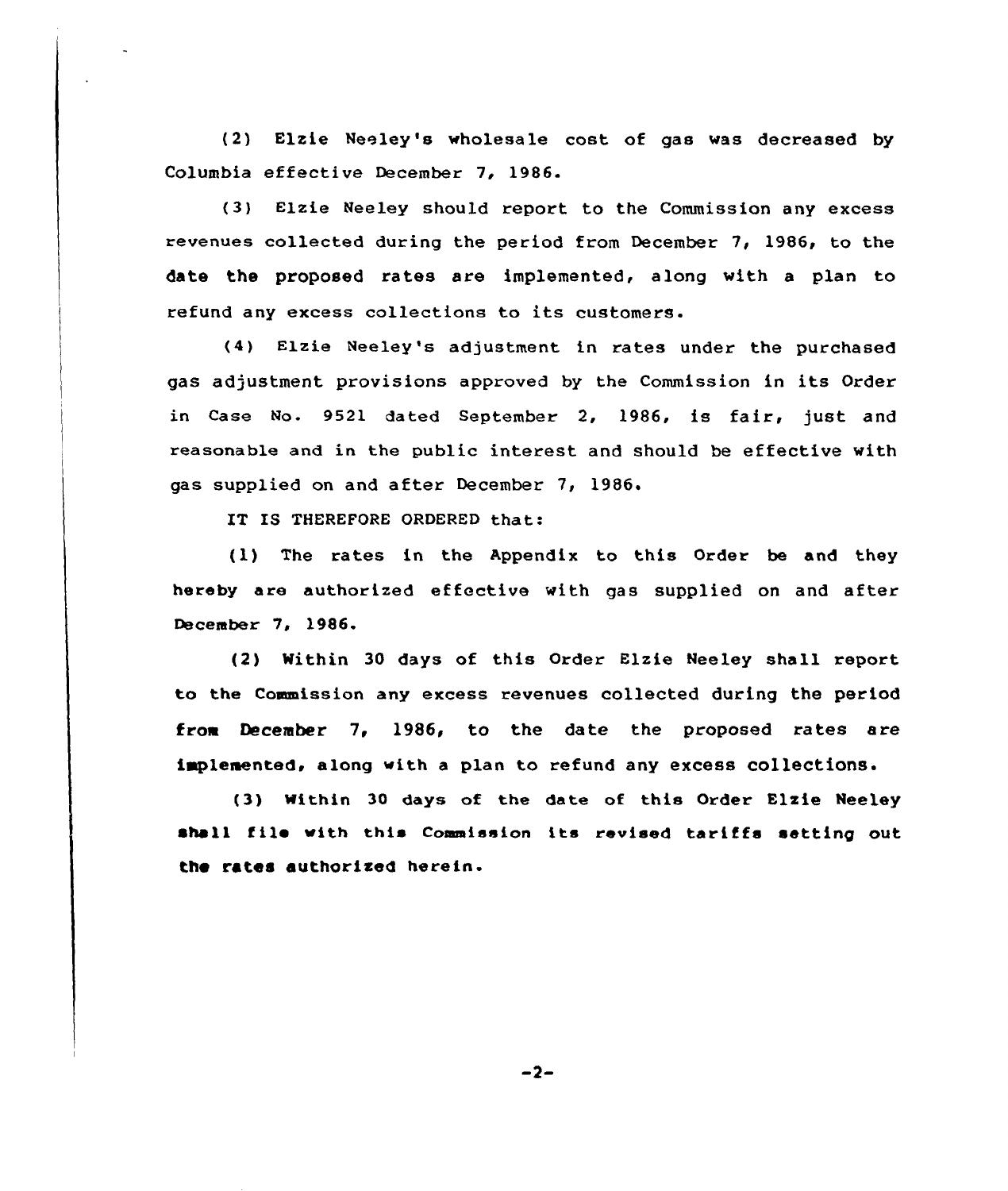Done at Frankfort, Kentucky, this 5th day of January, 1987.

PUBLIC SERVICE COMMISSION

l 2.1 dam  $\overline{\text{Cha I}}$ **CHAR** K.  $\bullet$ Vice Chairman

William bmmissioner

ATTEST!

f.

Executive Director